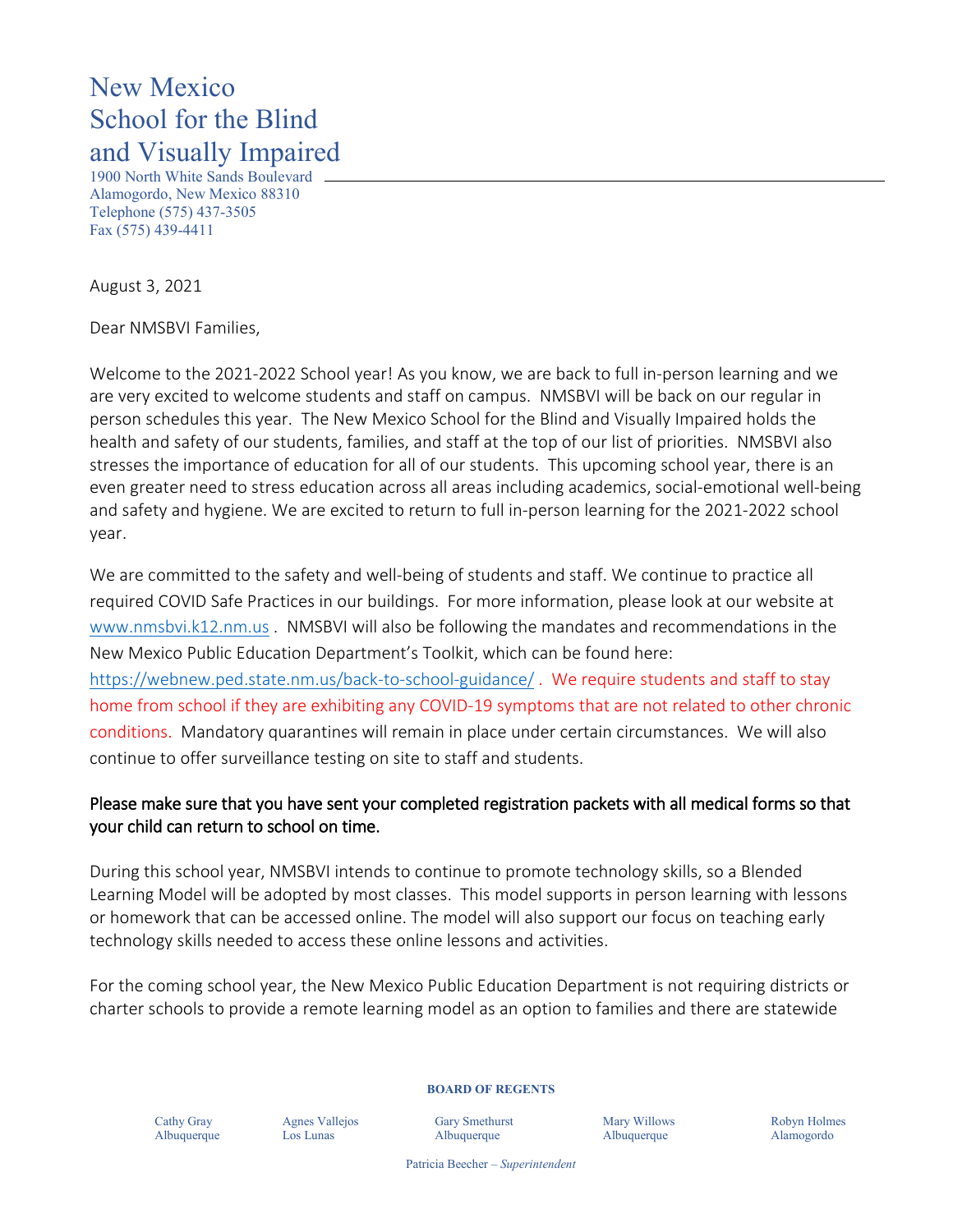options for families who choose to have their children remain remote. NMSBVI will not be offering a remote learning model as an option for families for the 2021-2022 school year unless the state mandates another school closure. However, if a student is required to quarantine for a long period of time, NMSBVI will provide remote learning assignments in an asynchronous manner to continue that student's educational program if the student is well enough to participate. If your child is unable to wear a mask at school due to a medical, health-related, or disability reason, your principal will contact you to set up an IEP in order to determine the best accommodation(s) for your child.

NMSBVI supports the state's efforts to ensure that all eligible students (anyone over 12 years of age) and staff receive the COVID-19 vaccine. If you have questions regarding the vaccine, please contact our Nurse Practitioner, Kelly McAlister, at (575)439-4480. You can also find information on the New Mexico Department of Health's website here: <https://cv.nmhealth.org/covid-vaccine/>

Also, the \$100 vaccine [incentive has returned.](https://vaccinenm.org/incentive-registration.html) Until August 31, any New Mexican receiving any dose at any location will be eligible.

## Will school look the same as in the Spring of 2021?

School will look similar to our full re-opening in April, 2021.

- We will enforce physical distancing as much as possible.
- We will require frequent hand washing and hand sanitizing for all students.
- Temperature checks will be required both prior to coming to campus and upon arrival for all staff and students. (*The Dr. Owl COVID19 screening tool is no longer required).*
- *Students and staff will not be allowed on campus if they are experiencing COVID19 symptoms. If a student or staff member has chronic conditions with symptoms similar to COVID19, they may submit a doctor's note.*
- Face masks will be required for all staff and students in all buildings, regardless of vaccination status (with some exceptions for students who cannot wear a mask due to medical reasons)
- *Masks will not be required outside, during naps, or during meals.*
- Water fountains may not be accessible. Please bring water bottles.
- Breakfast and lunch will take place outside whenever possible.
- Dorm suites will be single occupancy only.
- Students and staff will be required to bring laptops/ ipads home in order to be prepared for remote learning if we have to quarantine a classroom due to a positive case.
- In the event of a positive COVID19 case on campus, parents will be notified and expected to pick up their children within an hour of notification. For out of town parents, we will require you to contact us within an hour of notification to inform us of your anticipated arrival time.
- Visitors will be limited to only those who are essential for the functioning of the school. All visitors will be required to complete the Dr. Owl screening and wear a mask while indoors on campus.
- Please know that these mandates and practices are subject to change